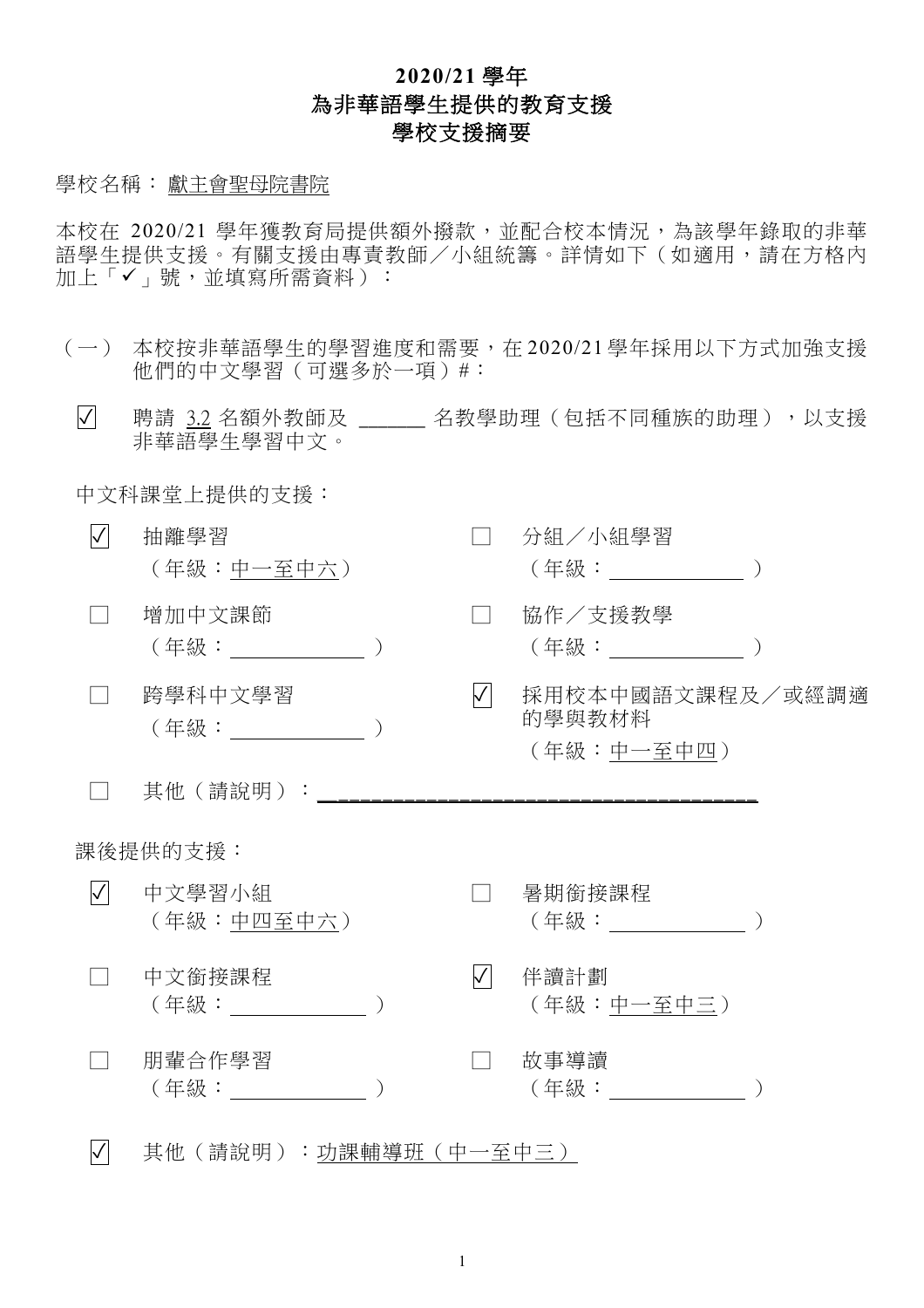(二) 本校建構共融校園的措施包括(可選多於一項)#︰

✓ 翻譯主要學校通告/學校網頁的重要事項

✓ 舉辦促進文化共融/提高多元文化及宗教敏感度的活動(請說明): 本校舉辦中華文化活動,以加深非華語學生對中國以及本地文化的認識。

✓ 提供機會讓非華語學生在校內或校外與華語同儕一起學習和交流 (例如安排 非華語學生參與制服團隊或社區服務) (請說明): 本校安排非華語學生參與制服團隊,例如:童軍、少年警訊、交通安全隊及 紅十字會,以及其他社區服務,讓非華語學生在校內或校外與華語同儕一起 學習和交流。

□ 其他措施(請說明):

(三) 本校向非華語學生家長推廣家校合作的措施包括(可選多於一項)#:

□ 聘請會說英語及/或其他語言的助理促進與非華語學生家長的溝通

✓ 定期與非華語學生的家長討論其子女的學習進度(包括中文學習)

✓ 為非華語學生的家長提供有關其子女選校/升學/就業的資訊

✓ 向非華語學生的家長解釋和強調子女學好中文的重要性

□ 其他措施(請說明):

[#: 以上第(一)至第(三)部分所述的支援措施只供參考,學校會因應每學年 非華語學生不同的學習情況和需要,以及學校的資源分配,調整有關支援措 施。]

如就本校為非華語學生提供的教育支援有進一步查詢,請致電 27115291 與梁家騏老 師聯絡。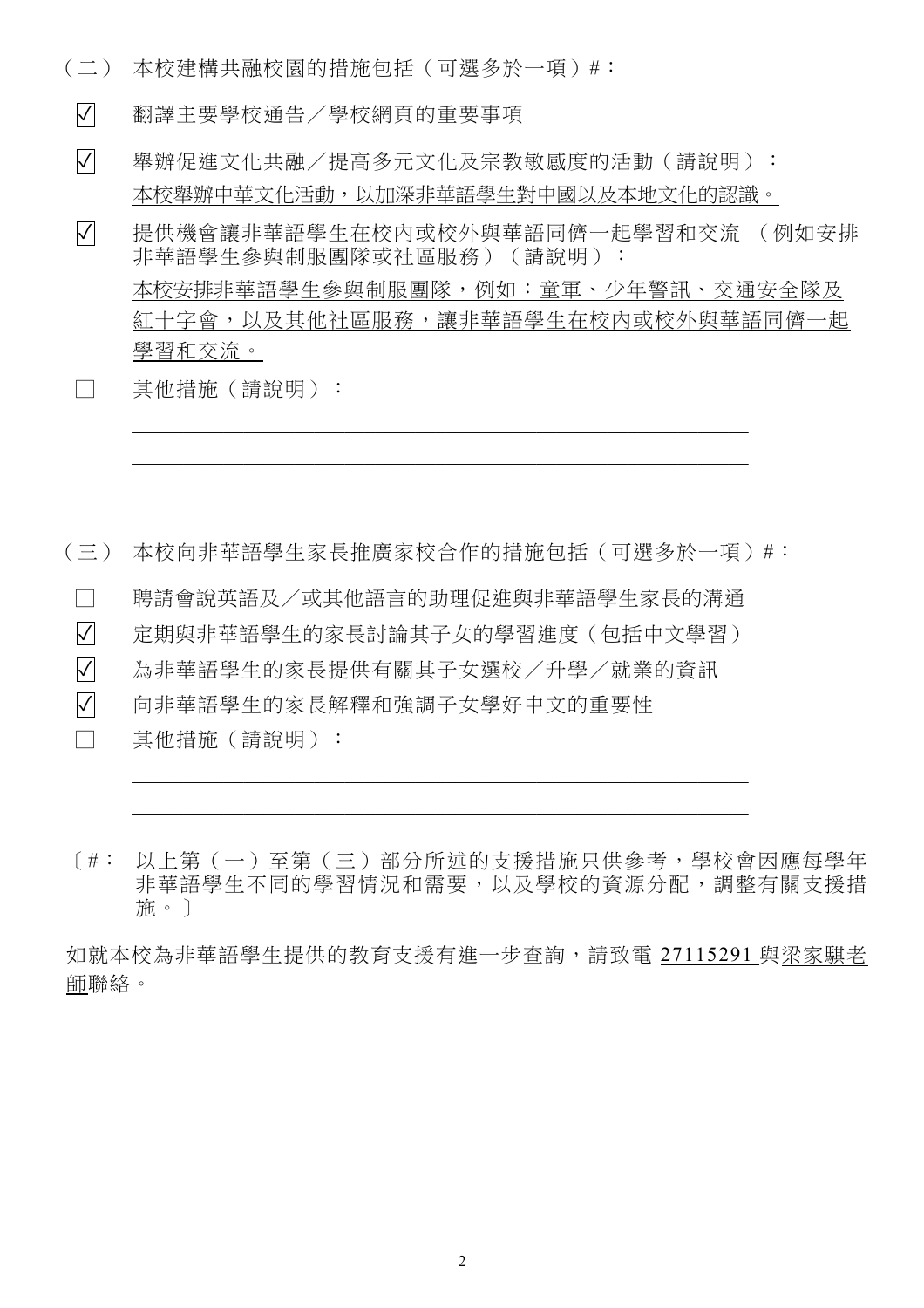## **Education Support Provided for Non-Chinese Speaking (NCS) Student(s) School Support Summary for the 2020/21 School Year**

Name of School: Notre Dame College

Our school was provided with additional funding by the Education Bureau in the 2020/21 school year. With reference to school-based circumstances, we provided support for our NCS student(s) and assigned a dedicated teacher/team to coordinate relating matters. Details are as follows (if applicable, please put a tick in the box(es) and fill in the required information):

- (1) With reference to the learning progress and needs of NCS student(s), our school adopted the following mode(s) to enhance the support for learning of Chinese of NCS student(s) in the 2020/21 school year (one or more options can be selected)#:
	- $\overline{V}$  Appointing 3.2 additional teacher(s) and teaching assistant(s) (including assistant(s) of different race(s)) to support the learning of Chinese of NCS student(s).

In-class support provided in Chinese Language lessons:

|                                   | Pull-out learning                         |  | Split-class/group learning                                            |  |  |  |
|-----------------------------------|-------------------------------------------|--|-----------------------------------------------------------------------|--|--|--|
|                                   | $(Level(s): S1-S6)$                       |  |                                                                       |  |  |  |
|                                   | Increasing Chinese Language               |  | Co-teaching/In-class support                                          |  |  |  |
|                                   | lesson time                               |  | (Level(s):                                                            |  |  |  |
|                                   | $(Level(s):$ $)$                          |  |                                                                       |  |  |  |
|                                   | Learning Chinese across the<br>curriculum |  | Adopting a school-based Chinese<br>Language curriculum and/or adapted |  |  |  |
|                                   | $(Level(s):$ (Level(s): $)$               |  | learning and teaching materials                                       |  |  |  |
|                                   |                                           |  | $(Level(s): S1-S4)$                                                   |  |  |  |
|                                   | Others (please specify):                  |  |                                                                       |  |  |  |
| After-school/after-class support: |                                           |  |                                                                       |  |  |  |
|                                   | Chinese learning group(s)                 |  | Summer bridging course(s)                                             |  |  |  |
|                                   | $(Level(s): S4-S6)$                       |  | $(Level(s):$ $)$                                                      |  |  |  |
|                                   | Chinese bridging course(s)                |  | Paired-reading scheme(s)                                              |  |  |  |
|                                   |                                           |  | $(Level(s): S1-S3)$                                                   |  |  |  |
|                                   | Peer cooperative learning                 |  | Guided story reading                                                  |  |  |  |
|                                   | (Level(s):                                |  | (Level(s):                                                            |  |  |  |
|                                   |                                           |  |                                                                       |  |  |  |

 $\vert \sqrt{\vert}$  Others (please specify): Homework Remedial Class (S1-S3)